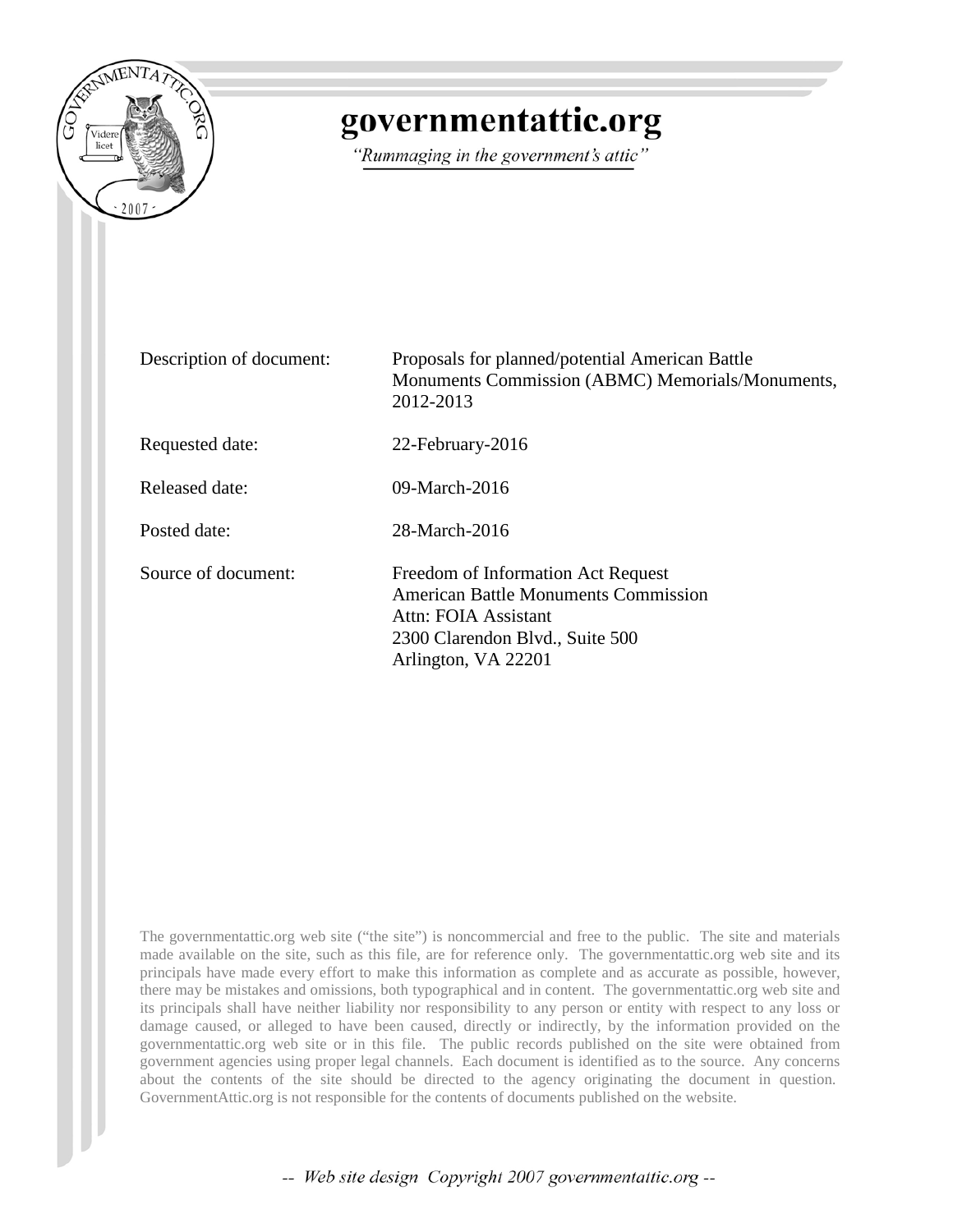From: Sell Martha Date: Mar 9, 2016 2:11:31 PM Subject: FW: New Memorials Freedom of Information Act Request 2016-#7

In response to your Freedom of Information Act request assigned FOIA-2016-#7 requesting digital copies of the proposals for planned/potential ABMC Memorials/Monuments received at this Commission on February 22, 2016.

Attached are the documents pertaining to proposed memorials/monuments as developed in coordination with different service historians.

Please be aware that the list and priorities may be subject to change.

There are no FOIA fees associated with this request.

Martha Sell Public Programs/ FOIA Assistant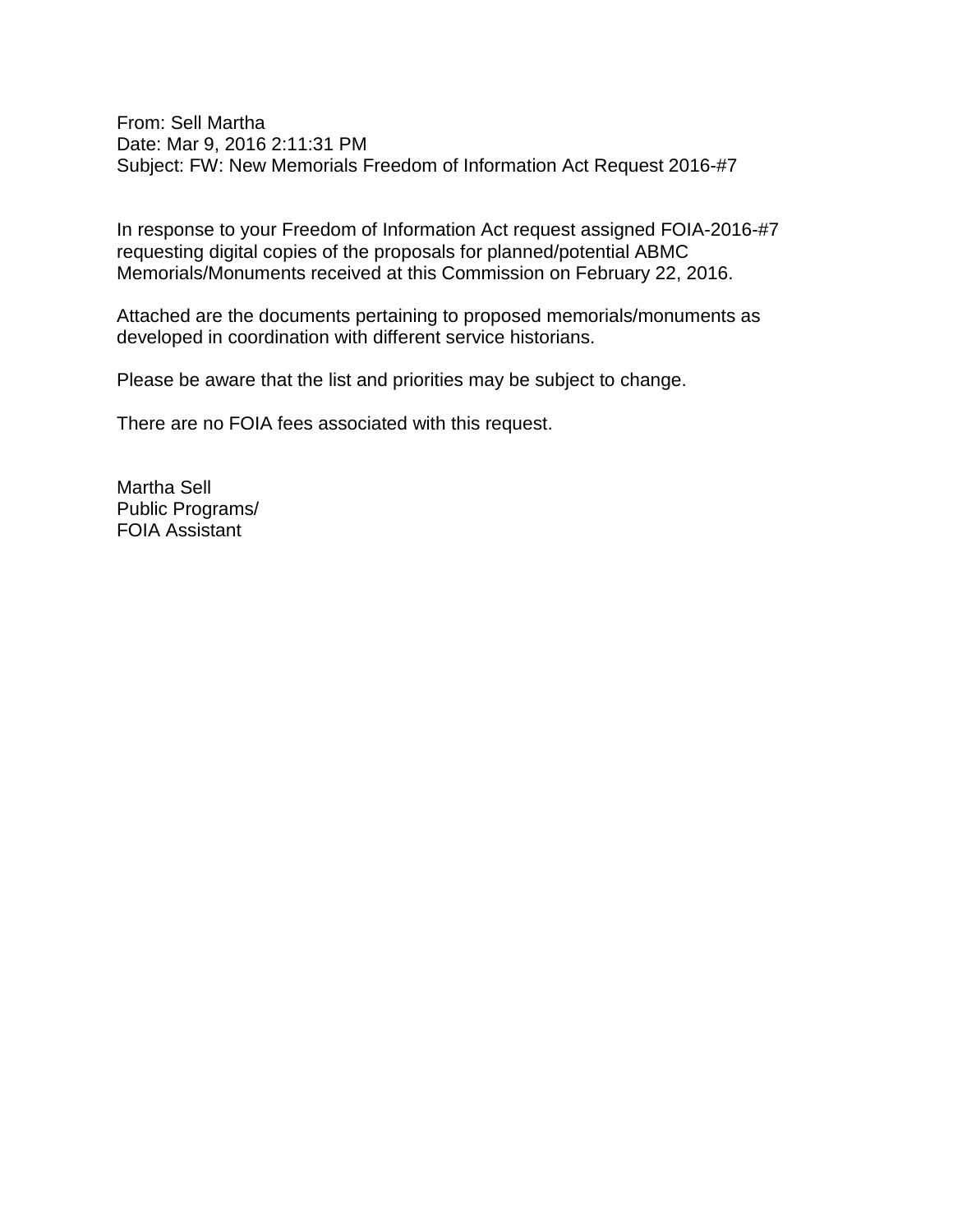## **ORIGINAL SUBMISSION FROM MILITARY HISTORIANS**

**1. ICELAND:** (World War II) Reykjavik or Keflavik. This site is suggested because it was the hub of the American presence in Iceland over a period of almost six decades. The British invaded the island on 10 May 1940 after several attempts to persuade Iceland to join the allies. Responsibility for the island's defense was transferred to the [United](http://en.wikipedia.org/wiki/United_States) States on 7 July 1941, with the permission of local officials, resulting in 35,000 American troops replacing the British garrison. Iceland has been a member of NATO since 4 April 1949. As a result, Keflavik Naval Air Station hosted air defense fighters, anti-submarine aircraft, Airborne Early Warning and Surveillance planes, air-sea rescue helicopters, and a fleet of transport aircraft between March 1951 and June 2006. All armed services of the United States deployed forces to Iceland during World War II and the Cold War. It was a critical outpost in the decisive Battle of the North Atlantic in World War II and would have been an important citadel against the Soviet fleet during the Cold War had it turned hot.

**2. KUWAIT:** (Desert Storm/Desert Shield, Desert Fox, Operation Iraqi Freedom/New Dawn, etc.) Kuwait City. The invasion of Kuwait by Iraqi troops on 2 August 1990 brought international condemnation and provoked an immediate U.N authorized military response by a coalition of 34 nations led by the United States. The initial effort to expel the Iraqi forces began with an aerial bombardment on 17 January 1991 followed by a ground assault on 23 February. This was a decisive victory for coalition forces. The United States maintained a military presence in Kuwait following Desert Storm. During March 2003, coalition forces invaded Iraq from military bases in Kuwait to overthrow the despotic regime of Saddam Hussein. Since then, Kuwait has proven a stalwart regional ally as the United States and its allies worked to make Iraq a democracy. All branches of the armed services of the U.S. supported one of more of the military operations mentioned above.

**3. SOUTH KOREA**: (Korean War) Inchon. This site was selected to commemorate the Battle of Inchon (September 15-19, 1950). The battle was a major victory for United Nations forces and a decisive turning point in the Korean War. The last large-scale amphibious assault conducted by American arms, the successful landing at Inchon laid the groundwork for the liberation of Seoul and helped secure the independence of the Republic of Korea. Elements of four of the armed services participated. Aircraft from the Fifth Air Force conducted preparatory air strikes alongside aircraft from the Marine Corps and Navy. The Navy provided preliminary bombardment, and Navy ships braved Inchon's treacherous tides and North Korean defenses to bring the assault force ashore. Following the 1st Marine Division's landing on 15 September, X Corps (made up of the 1st Marine Division, U.S. Army 7th Infantry Division, and South Korean forces) liberated Inchon and then the South Korean capital of Seoul. Throughout the battle, X Corps maintained control of close air support from the Air Force, Navy, and Marine Corps, making the corps an integrated air-ground team.

A memorial at Inchon would both commemorate the United States' involvement in the liberation of South Korea and serve as a monument to the alliance and friendship between the two nations. It would likely enjoy strong support from the local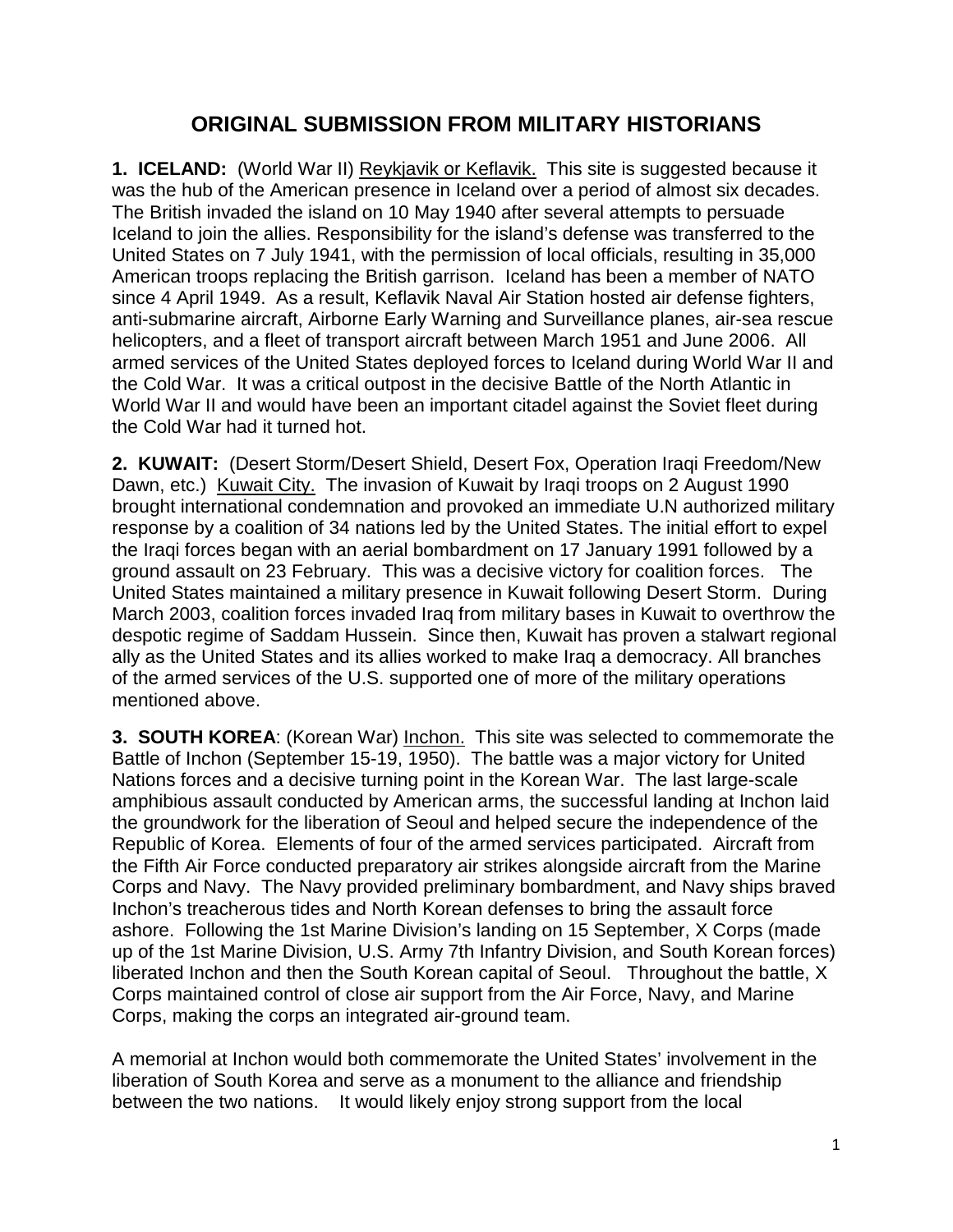government. The Republic of Korea is also easily accessible and has the infrastructure to support such a memorial.

**4. AUSTRALIA:** (World War II). Brisbane. Brisbane hosted General Douglas A. MacArthur's headquarters, U.S. navy ships, and a number of U.S. Air Force and U.S. Army units during the war. Australia represented a vital staging base for U.S. combat operations against the forces of the Japanese Empire during the period February 1942 through September 1944, especially during the decisive campaigns in New Guinea and the Philippines. About one-half million Americans, from the U.S. Army, U.S. Army Air Force, and U.S. Marine Corps were stationed in Australia during the war. Many U.S. military bases were constructed in northern Australia during 1942 and 1943, and Australia remained an important source of supplies for allied forces in the Southwest Pacific until the end of the war. Beginning in mid-1944, the U.S. presence diminished as troops were redeployed to the Philippines. All of the armed services of the United States deployed forces which trained near or staged from Brisbane between 1942 and 1944.

**5. GERMANY:** (Cold War) Berlin. The U.S. Army's transition from occupation force to defender of Western Europe began in late November 1950, when Seventh Army headquarters was activated in Stuttgart, the V and VII Corps headquarters were activated, and four divisions were redeployed from the U.S. to Germany. Over 10 million Americans ultimately served in Germany during the Cold War. Berlin is a candidate for a Cold War related monument because the United States established a direct military presence there several years prior to the activation of Seventh Army. Germany entered into a collective military alliance with the United States when it joined the North Atlantic Treaty Organization in 1955. All armed services of the United States, along with many allied nations, provided men and equipment in support of NATO's mission to deter armed Soviet expansion. These forces successfully preserved the freedom of Western Europe for almost four decades until the opening of the Berlin Wall, reunification of Germany, and the collapse of the Soviet Union, effectively ending the Cold War

**6. OKINAWA, JAPAN**: (World War II, Vietnam and the Cold War) This site was selected because the Battle of Okinawa (April 1-June 21, 1945) was the last and largest battle of the Pacific Theater of Operations of World War II. All services participated in the engagement, which opened with the largest amphibious landing in the Pacific War. The battle was a truly joint operation, with Navy, Army, Air Force, Marine Corps, and Coast Guard forces working cooperatively. The Fifth Fleet served as the overall headquarters of the operation. The Navy and Coast Guard provided the naval forces for the landing. The Tenth Army was an integrated air-ground force that included Army and Marine Corps divisions as well as an organic aviation force of Army Air Force and Marine squadrons.

A memorial at Okinawa would serve a number of purposes. First, it would recognize a pivotal yet costly battle of the Pacific Theater. As they supported the landing, Navy ships suffered their highest number of casualties in a single engagement of the war, suffering the loss of 36 ships sunk and over 9,000 naval personnel killed or wounded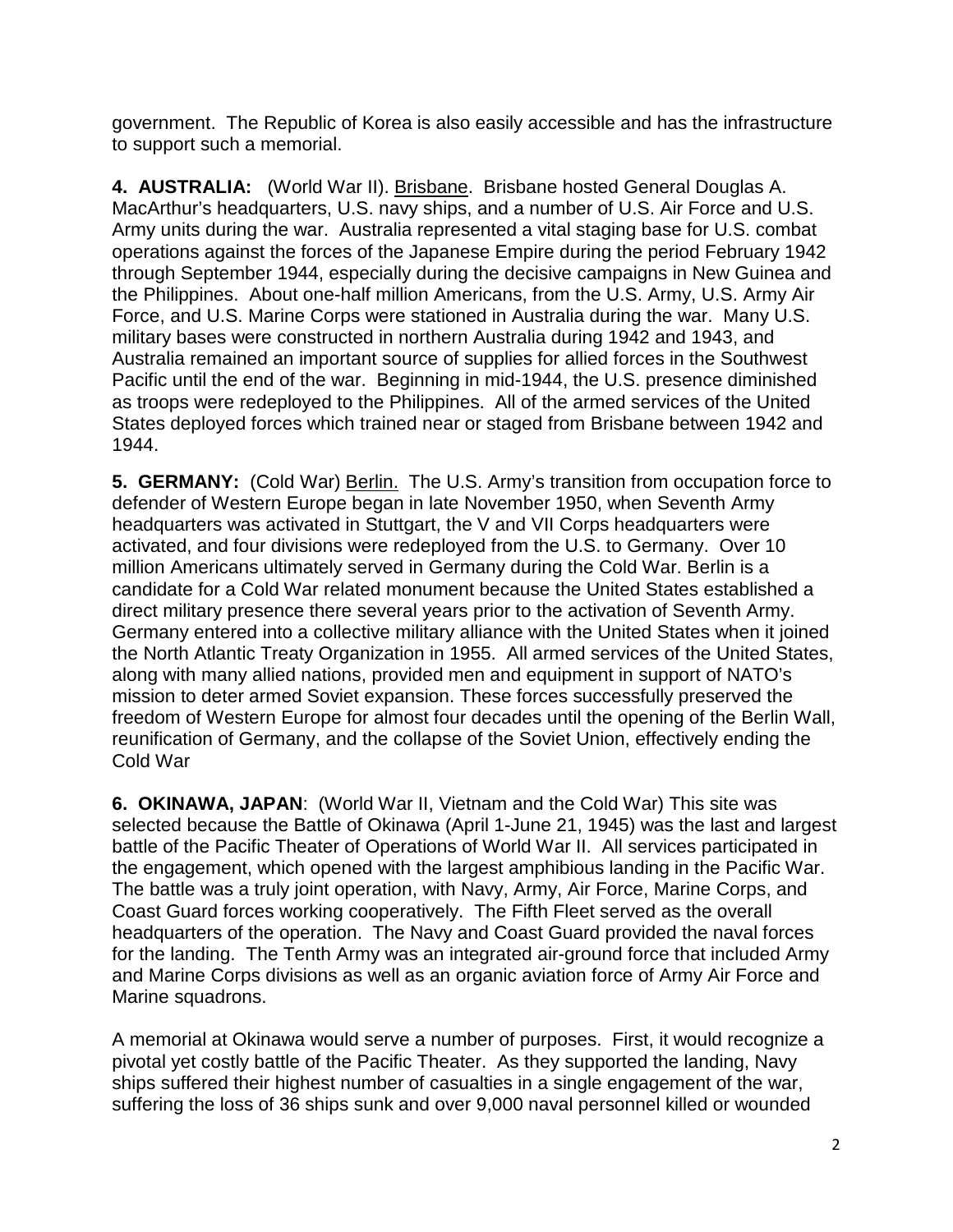due to *Kamikaze* attacks. Ashore, the Tenth Army, consisting of the XXIV Corps and the III Amphibious Corps fought in difficult and grueling conditions as they made the slow and bloody advance down the island. The battle cost the Army and Marine units of the Tenth Army over 60,000 casualties. Since the war, Okinawa has also served as an important base for America's Pacific forces during the Cold War and the Vietnam War, and continues to serve as an important Marine Corps and Air Force base today. Due to the potential diplomatic issues of placing a monument to American forces on Japanese territory, a memorial to all the combatants who died from all countries involved (including those of the Commonwealth) might be more appropriate, akin to the proposed monument in Vietnam.

**7. PHILIPPINES:** (Cold War and Vietnam War) Clark Air Base. Currently, two ABMC Memorials are located in the Philippines: the Manila Cemetery and Cabanatuan Memorial. A third ABMC site in the Philippines could add to the information provided by the existing memorials dedicated to the U.S. Armed Forces in the Philippines during World War II and commemorate the importance of the Philippines during the Cold War, particularly to the war in Vietnam. This memorial could be located on the former site of Clark Air Base, 3 miles west of Angeles City on Luzon Island. Clark Field was established in 1919 on what was then Fort Stotsenburg. Clark Field was extensively damaged during the fierce fighting to recapture it from the Japanese and the post-war period saw a building boom at the base that continued after the base was transferred to the Air Force in May 1949. During the Vietnam War, Clark Air Base provided logistical support to air units operating in South-East Asia, including serving as a base for tankers flying fuel to Vietnam. On February 12, 1973, the first group of POWs returning from Vietnam landed at Clark Air Base and C-130s from Clark evacuated refugees from Saigon during Operation Frequent Wind. The end of the Cold War led to a significant reduction in the U.S. presence at Clark. After the base suffered extensive damage caused by the volcanic explosion of Mt. Pinatubo, Clark Air Base was turned over to the Philippine government in 1992. The Clark Veterans Cemetery remains at the site. Alternatively, Subic Bay could serve as a memorial site. Naval Station Subic Bay is located at the site of Naval Station Olongapo, established in 1905. By 1966, the influx of sailors and aviators on liberty from during the Vietnam War necessitated an expansion of the facilities at Subic Bay. By 1967, Subic Bay was visited by an average of 216 ships each month and on one day alone in October 1968 the port played host to forty-seven ships. Survivors of the collision between HMAS MELBOURNE and USS FRANK E. EVANS were brought to Subic Bay and the base hosted the Australian and U.S. Joint Board of Inquiry into the tragedy. Cubi Point Naval Air Station is also located nearby.

**8. VIETNAM:** (Vietnam War) Ho Chi Minh City (Saigon), This site was selected because it hosted the Military Assistance Command, Vietnam, the joint headquarters during the Vietnam conflict. Several million Americans served in Vietnam, of whom 58,000 died. With the advent of television news and other electronic media, it would be fair to say that an entire generation of Americans was changed in some way by their experiences during this conflict. Given that the current government in Vietnam opposed the United States and its allies in this conflict, a memorial to all of the combatants who died during the struggle might be more appropriate than a memorial commemorating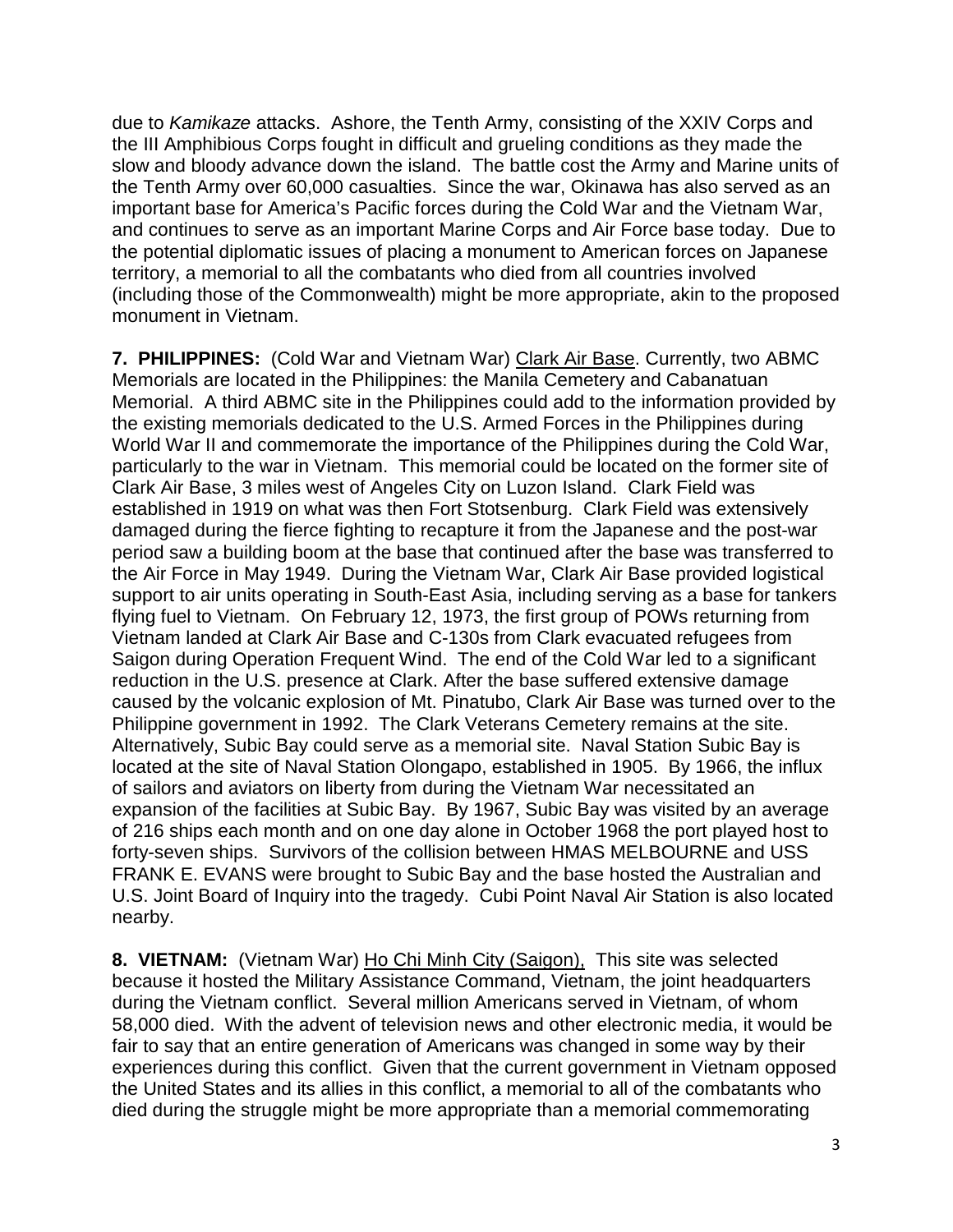only American participants. Members from all of the armed services of the United States, along with personnel from many allied nations, fought in Vietnam between 1965 and 1975 as part of one of the most important struggles of the Cold War.

**9. UNITED KINGDOM**: (World War II) Devon in the southwest of England. A monument should be established in the Devon, England region to recognize Allied preparations for the invasion and liberation of German-occupied continental Europe. That area of south and southwest England served as the base and home port for hundreds of thousands of allied personnel, their ships and equipment: Army, Navy and Coast Guard as well as other allied troops who participated in numerous rehearsal amphibious landings on the beaches of Slapton Sands, Devon, England. Such a monument would also honor the personnel who were killed during one of the training evolutions code-named Operation Tiger that was attacked by E-boats of the German Navy based out of Cherbourg, France. Additionally, such a monument would recognize the sacrifices made by the local population, many of whom had to abandon their homes to both maintain the secrecy of the operation as well as make room for the military's efforts. The monument would also honor the assistance and sacrifices made by the many other allied units that were based in the area alongside their U.S. and U.K. brethren.

**10. INDIA:** (World War II) Calcutta/Kolkata. The United States deployed a large number of U.S. Army Air Force units, along with the 5307th Composite Unit (better known as "Merrill's Marauders"), to India during World War II. These troops were preceded by 8,000 logistical personnel and engineers, who arrived in March 1942, to begin construction of airfields and supply bases. The bulk of the American troops stationed in India, however, arrived between 1943 and early 1945. The number of American service members stationed in India (and nearby Burma) reached a high of 106,000 in late 1944. This number decreased by 31,000 when B-29 units were transferred to the Central Pacific in early 1945. This specific city was chosen because it is located near the B-29 bases used by the Twentieth Air Force, and for a time it hosted the headquarters of the Tenth Air Force. Calcutta also served as a major terminus for USAAF transport planes flying "The Hump" aerial supply route over the formidable Himalaya Mountains into Kunming, China. This tenuous supply line is credited, in part, with keeping China in the war against Japan.

**11. BALKANS:** (Operations in Bosnia-Herzegovina, Macedonia and Kosovo) Sarajevo or Italy. This area was identified because of U.S. involvement in combat operations and peace keeping activities in that part of Europe. With the dissolution of the former Yugoslavia, several republics were formed including Bosnia-Herzegovina, Croatia, Slovenia, Serbia, Kosovo, and Montenegro. Due to ethnic and religious rivalries, bitter fighting and even "ethnic cleansing" occurred across the region beginning in 1992. Eventually, American troops with an ultimate strength of 22,000 personnel were deployed as part of a NATO peace keeping force (60,000 in number), which was sanctioned by the United Nations. Humanitarian airlift and finally bombing operations by United States Air Force, U.S. Navy and U.S. Marine Corps units helped slow the rate of atrocities and bring the parties to the peace table in 1995 with the signing of the Dayton, Ohio, Peace Accords, and U.S. Army intervention, some measure of stability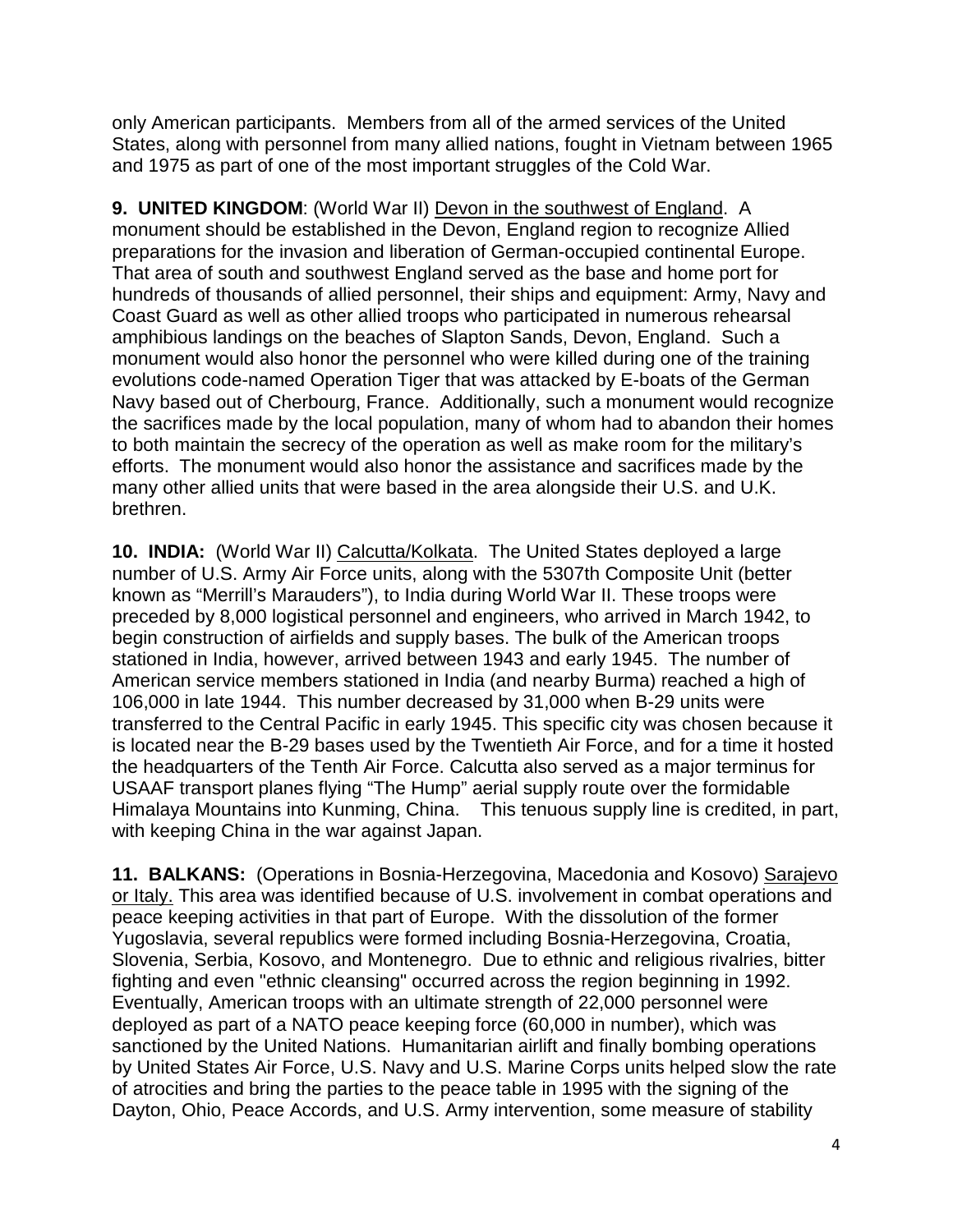was established. However, in 1999, hostilities again broke out in the Albanian province of Kosovo. Americans and other NATO troops had continued to be stationed in the region, but forces were increased following an intensive NATO bombing campaign designated as Operation Allied Force, during which the Air Force, Navy and Marine Corps flew many missions. In addition, Tomahawk missiles were extensively fired from Navy ships (450) and USAF B-52s (90). Another peace accord was concluded in June 1999 that provided for the employment of more NATO troops in Kosovo to keep the peace. A suitable monument/memorial might be established in Sarajevo or in a nearby Italian location.

**12. PANAMA:** (Operation Just Cause) Panama City. This location was selected due to the significance of the United States' military intervention in Panama in 1989 as well as the nearly one hundred years of U.S. engagement in the region. Operation Just Cause was the culminating point of a two year crisis precipitated by Panamanian dictator Manual Noriega's efforts to stifle democratic governance in Panama, the frequent harassment of American forces in the Canal Zone, and Noriega's involvement in the illegal drug trade. The intervention ultimately ended with the arrest of Noriega and the inauguration of Guillermo Endara as the legally-elected President. A truly joint operation, the intervention involved all of the services. The intervention was also one of the first large-scale operations in which the U.S. Special Operations Command participated.

While the American intervention remains controversial, diplomatic relations between the United States and Panama remain strong, and the Canal Zone was peacefully brought under Panamanian jurisdiction in accordance with the treaty signed between the U.S. and Panama in 1977. There are about 27,000 Americans living in Panama today. As with the proposed memorial in Vietnam, a general monument to all who have participated in Panama's struggle to establish a democratic government could be constructed, rather than one limited to just American service members. Another possibility would be a monument in the United States, perhaps at the headquarters of U.S. Southern Command in Miami.

**13. EAST COAST, USA**: (Humanitarian/Rescue/Relief Missions) Miami or New Orleans. A monument recognizing all the humanitarian/rescue/relief missions of all US armed forces would be unique in that it would commemorate the multitude of missions undertaken by the military in the name of saving, not taking, lives. While humanitarian missions are most closely associated with the Coast Guard, every service has undertaken them. Some of the most recent examples of the other services include the Navy's involvement with the Mariel Boatlift and the response to the tsunami in Indonesia; the Air Force's response to the earthquake in Haiti; and the Marines and Army in Somalia in 1992-1994. The armed forces have also responded to humanitarian missions domestically to include response deployments for hurricanes, floods, earthquakes, and tornadoes.

**14. REPUBLIC OF KIRIBATI/GILBERT ISLANDS**: (World War II) Tarawa or Camp Lejeune, North Carolina or the Island of Hawaii. A site in this atoll republic was selected to commemorate the Gilbert Islands campaign of World War II (1943). The Gilberts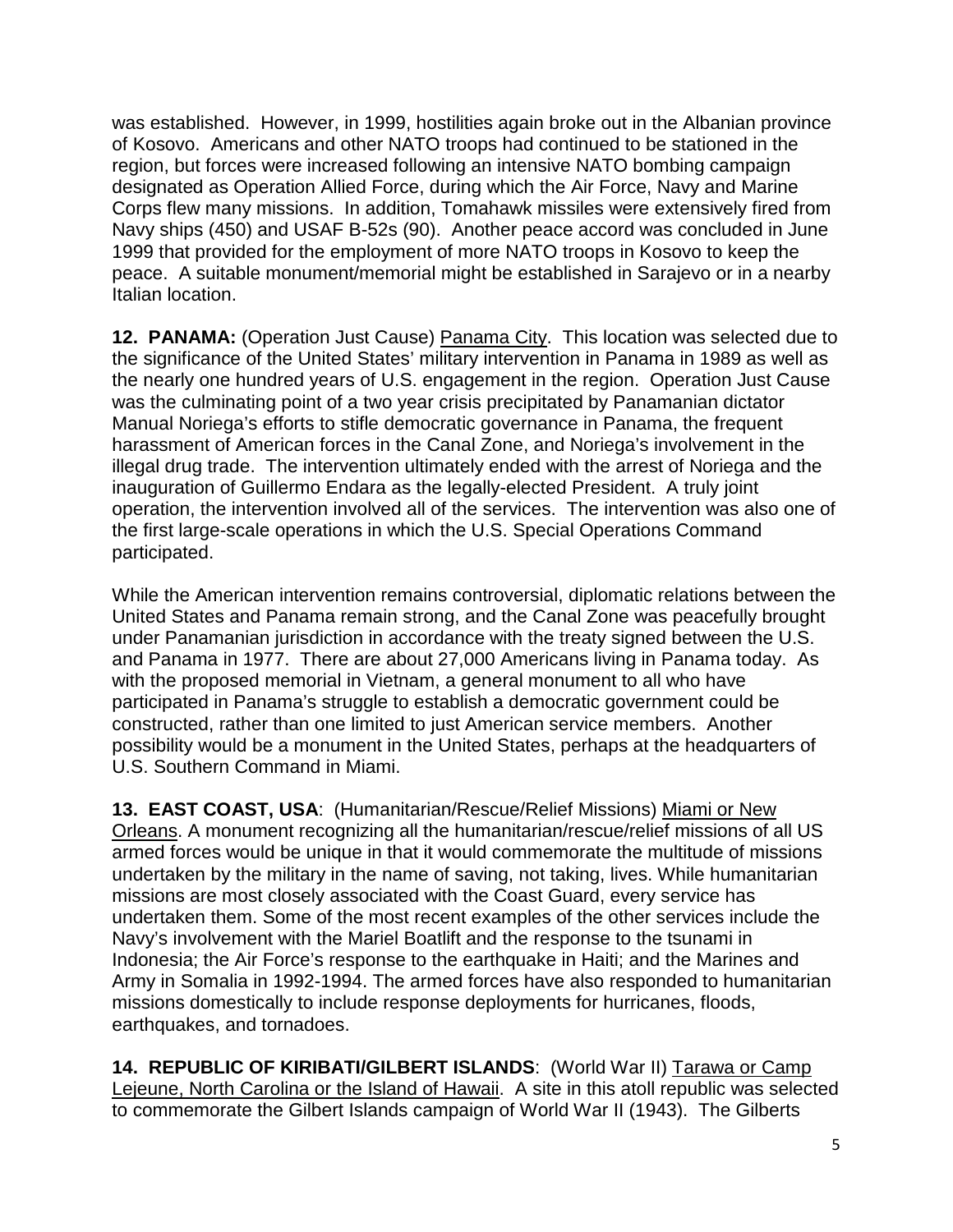Campaign was the opening of the Central Pacific drive against Japan and lessons learned during the campaign's amphibious landings proved instrumental to the success of future forced entries. The most logical location for a monument would be on the island of Betio in the Tarawa Atoll, the site of the largest and bloodiest battle of the campaign, where the 2d Marine Division suffered over 3,000 casualties in just four days. The monument would also recognize the contributions of the United States Army's 27th Infantry Division to the Makin Island assault, another atoll in the Gilberts chain. As an amphibious campaign, the Gilbert operations involved the Navy, Coast Guard, Marine Corps, and Army. The seizure of the atolls also provided a base for the Army Air Force to carry out bombing and logistical operations in support of the advance across the Central Pacific.

An ABMC memorial at Tarawa could potentially provide the infrastructure and economic backing needed to preserve a battlefield in a very remote location. The Republic of Kiribati is very difficult to access however, and the U.S. does not even maintain an embassy in the Gilberts. Consequently, one alternative would be a monument in the continental United States. Since Betio Island was the primary objective of the Gilbert Islands Campaign and the site of the heaviest fighting, the headquarters of the 2d Marine Division at Camp Lejeune, North Carolina would be one logical location. While this is a Marine Base, a Gilbert Campaign memorial here would recognize the contributions of all the services involved. Another option would be on the site of Camp Tarawa on the Island of Hawaii, where the 2nd Marine Division recuperated following the campaign. This would have the advantage of not being tied to the current location of a unit that could change in the future. Moreover, it is close to an Army training area and thus readily accessible to Army personnel, as well as to tourists visiting the island.

15. NEW ZEALAND: (World War II) **Auckland or Wellington**. A site in New Zealand was selected because it hosted a significant contingent of U.S. Army soldiers and U.S. Marines during World War II, beginning in 1942. While no battles occurred on this nation's soil, New Zealand formed an important component in the U.S. strategy in the Southwest Pacific. From New Zealand's perspective, the Americans strengthened the nation's defenses against a possible Japanese attack while the Americans saw New Zealand as the staging base for operations against distant enemy-held islands and a valuable source of supply. The U.S. presence in this country began when troops of the 37th Infantry Division landed in Auckland on 12 June 1942, followed by the 1st Marine Division, which arrived at Wellington two days later. From early summer 1942 until early fall 1944, New Zealand hosted between 15,000 and 45,000 U.S. service members at any given time. As the war moved farther north, however, fewer Americans were stationed there. The last Marine Corps units left in November 1943. The last major Army unit, the 43d Infantry Division, departed July 1944. An estimated total of 100,000 soldiers were stationed in New Zealand during World War II.

**16. UNITED KINGDOM** (World War II) Northern Ireland. Northern Ireland is nominated as a potential site for an ABMC memorial because Naval Operating Base (NOB) Londonderry served as an important terminus port for convoys on the North Atlantic run during World War II and Northern Ireland served as the United States Army Northern Ireland Force Headquarters. Originally financed under Lend-Lease, U.S. Naval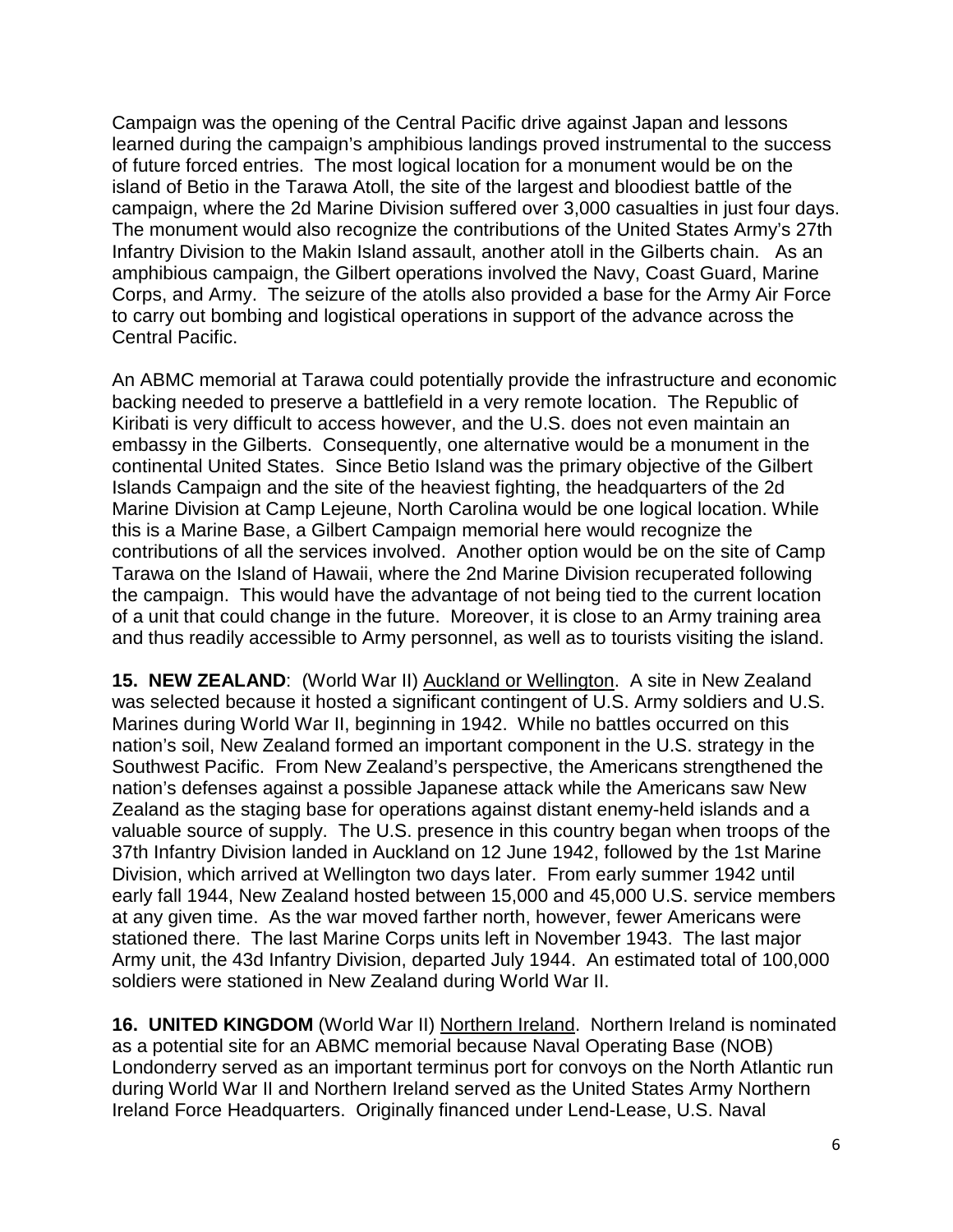Operating Base (NOB), Londonderry was commissioned on 5 February 1942, The vast establishment included a radio station, naval station, destroyer base, hospital, supply, fuel, and ammunition depots, a convoy escort maintenance station, repair base, dry dock, degaussing facilities, and an ASW training center. A Marine Corps detachment provided security at the base. The British trained U.S. Coast Guard cutter crews there on methods and procedures for the retrieval of Enigma coding machines from German U-Boats brought to the surface. The Coast Guard Cutter SPENCER (WPG-36) participated in sinking of U-175 and U-225 while based at NOB Londonderry. With the exception of the radio station, NOB Londonderry was disestablished on 14 August 1944 and turned over to the British. In 1950, what had been U.S. Naval Radio Station Londonderry became U.S. Naval Communications Station Londonderry and operated as such until it closed in September 1977. In accordance with agreements reached at the ARCADIA Conference (Dec-Jan. 1942), the U.S. Army and Army Air Force units were to garrison and provide air defense for Northern Ireland. In June 1942, the U.S. Army Northern Ireland Force and V Corps Headquarters were established in Lurgan and American troop strength in Northern Ireland exceeded 41,000 which accounted for over 73 percent of the total at the time for the entire British Isles. In November of that year, most of these forces left Northern Ireland to participate in Operation TORCH, the invasion of North Africa, but in the autumn of 1943, Northern Ireland became the staging area for XV Corps composed of the 2d, 5th, and 8th Infantry Divisions, the 2d Airborne Brigade (with 507th and 508th Parachute Infantry regiments), and the 6th Cavalry ahead of the Normandy invasion. Northern Ireland was also selected to be the center for Army Air Force Training in the European Theater of Operations and Eighth Air Force Composite Command Headquarters moved to Kircassock House near Lurgan. Londonderry, the 2d largest city in Northern Ireland, has a metropolitan are population of over 230,000 people and would likely prove the most suitable location. Alternatively, Lurgan, population of 23,000, is only 18 miles southwest of Belfast.

**17. GREENLAND**: (World War II and Cold War) A monument in Greenland commemorates all the US armed services that conducted operations in this strategically important area. This included the Coast Guard's Greenland Patrol which was initiated to deny strategic mineral assets and weather forecasting stations to Germany and grew into an important location in securing the convoy routes across the Atlantic. These operations were conducted in conjunction with the Navy. The Army Air Forces operated bases out of Greenland and these bases served as a way-station for transfer flights from the US to Europe. The Army provided security and support to the air bases. US forces confronted Axis forces in armed battle, captured enemy ships (including the most northern battle fought by the U.S.), surveyed the coast for appropriate locations for dozens of Allied bases on the island, supplied the local populations, transported men and supplies and prevented the Axis from gaining a foothold in the Western Hemisphere. Greenland's importance continued into the Cold War as it served as an important base of operations in the ultimately successful containment of the Soviet Union.

**18. MIDWAY**: (World War II) This site was selected to commemorate the decisive victory at the Battle of Midway. The Japanese devised an elaborate plan to occupy Midway Atoll and the Aleutians with the greater objective of drawing the remaining U.S.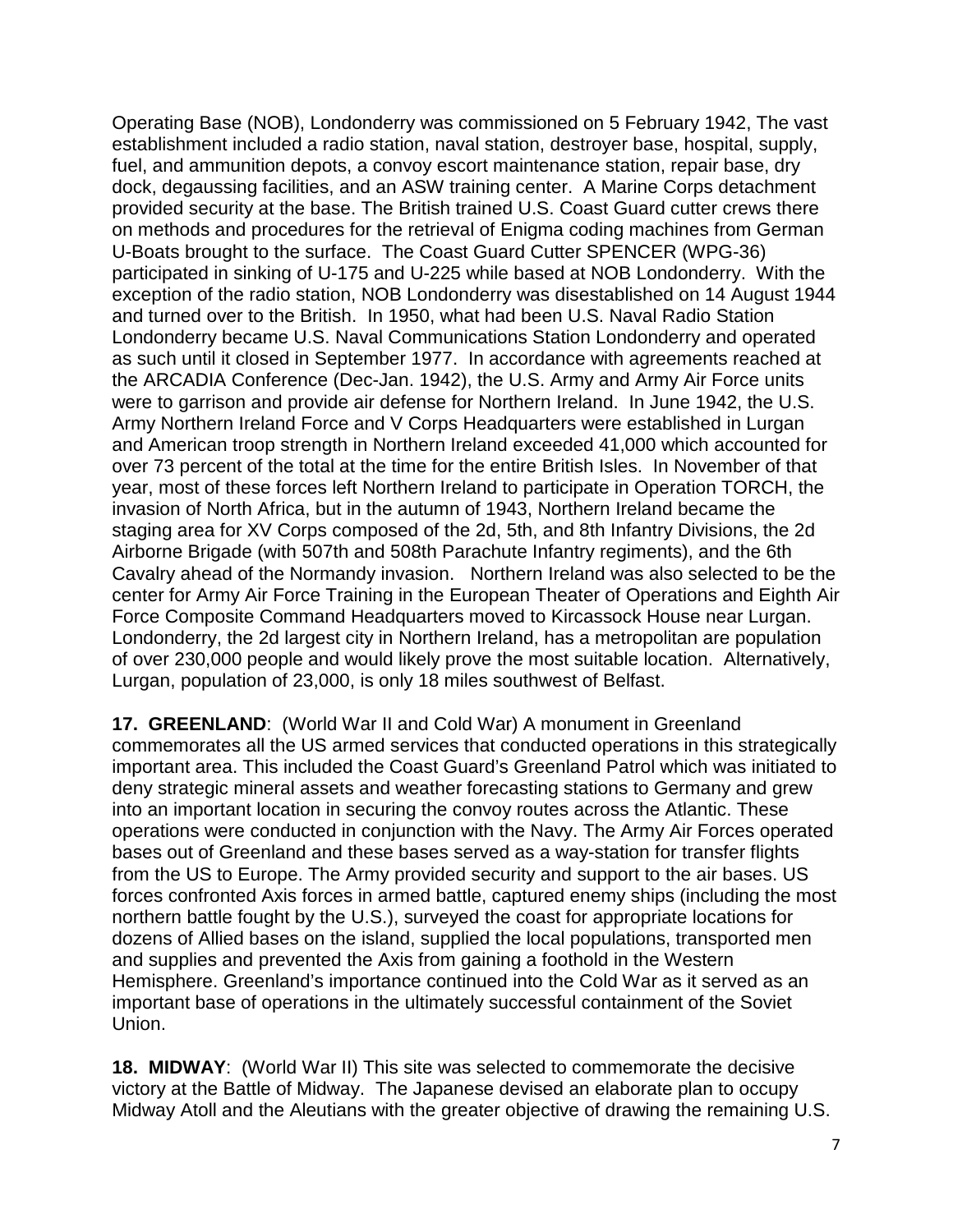aircraft carriers into a decisive battle. Intelligence gathered by U.S. code breaking provided vital information on the date and location of the Japanese attack. During the battle, decisive leadership, individual acts of daring, heroism, and self-sacrifice, as well as good fortune all contributed to the victory. The Imperial Japanese Navy lost four aircraft carriers while the U.S. Navy only lost the carrier YORKTOWN. The Allies gained the strategic initiative in the Pacific Theatre, which they never relinquished. In addition to the contribution of the U.S. carriers to the victory, the  $6<sup>th</sup>$  Marine Defense Battalion, a Marine fighter squadron (VMF-221), a Marine scout bombing squadron (VMSB-241), a detachment of six Navy TBF Avengers from VT-8, and four B-26s and 19 B-17s from the Seventh Army Air Force defended Midway Atoll during the battle. In August 1995, the International Midway Memorial Foundation erected a private memorial on Sand Island. An ABMC Memorial could add to the information provided by that memorial. Due to the remote location, visitation to the memorial will be limited, but the importance of this battle and its decisive effect on turning the tide in World War II fully justifies its inclusion on any list of official memorials.

**19. FRANCE**: (World War I) Lafayette Escadrille Memorial assumption by ABMC. The existing Memorial de l'Escadrille Lafayette is located in the Parc de Villeneuve l'Etang in Marnes-le-Coquet, a suburb of Paris. The monument commemorates the heroic service of the volunteer unit of American aviators who fought with the French before the United States entered World War I. The unit was authorized by the French government on March 21, 1916, and reached the front in April, while officially designated as N. 124 when flying Nieuport 28s. The squadron was later re-designated as S. 124 when it flew Spad XIIIs, and its mission continued to be reconnaissance, patrol, and fighter escort. During its service until February 1918, when the organization was transferred to United States control as the 103rd Aero Squadron, U.S. Army, the Escadrille consisted of thirty-eight American pilots, nearly one-third of whom were killed. The unit is credited with thirty-seven enemy shoot-downs while it served France. The proposal concerning this memorial involves transferring it from French administration to the ABMC.

**20. UNITED KINGDOM**: (Cold War) Holy Loch, Scotland. Holy Loch was selected as a candidate because it served as homeport to Submarine Squadron (SUBRON) 14 during the Cold War. In need of an overseas base to make more effective use of our submarine-launched ballistic missile deterrent, the Navy established the U.S. Fleet Ballistic Submarine Base at Holy Loch on 3 March 1961. The Navy had only recently developed the concept of manning submarines with two crews (blue/gold) and the ability to turnover crews and refit the submarines from bases closer to the Soviet Union proved especially valuable. The auxiliary floating dry dock LOS ALAMOS (AFDB-7) provided services to the fleet ballistic missile submarines until the U.S. Navy left in 1992. Five different submarine tenders also served at Holy Loch during that time period. Holy Loch is located near Glasgow.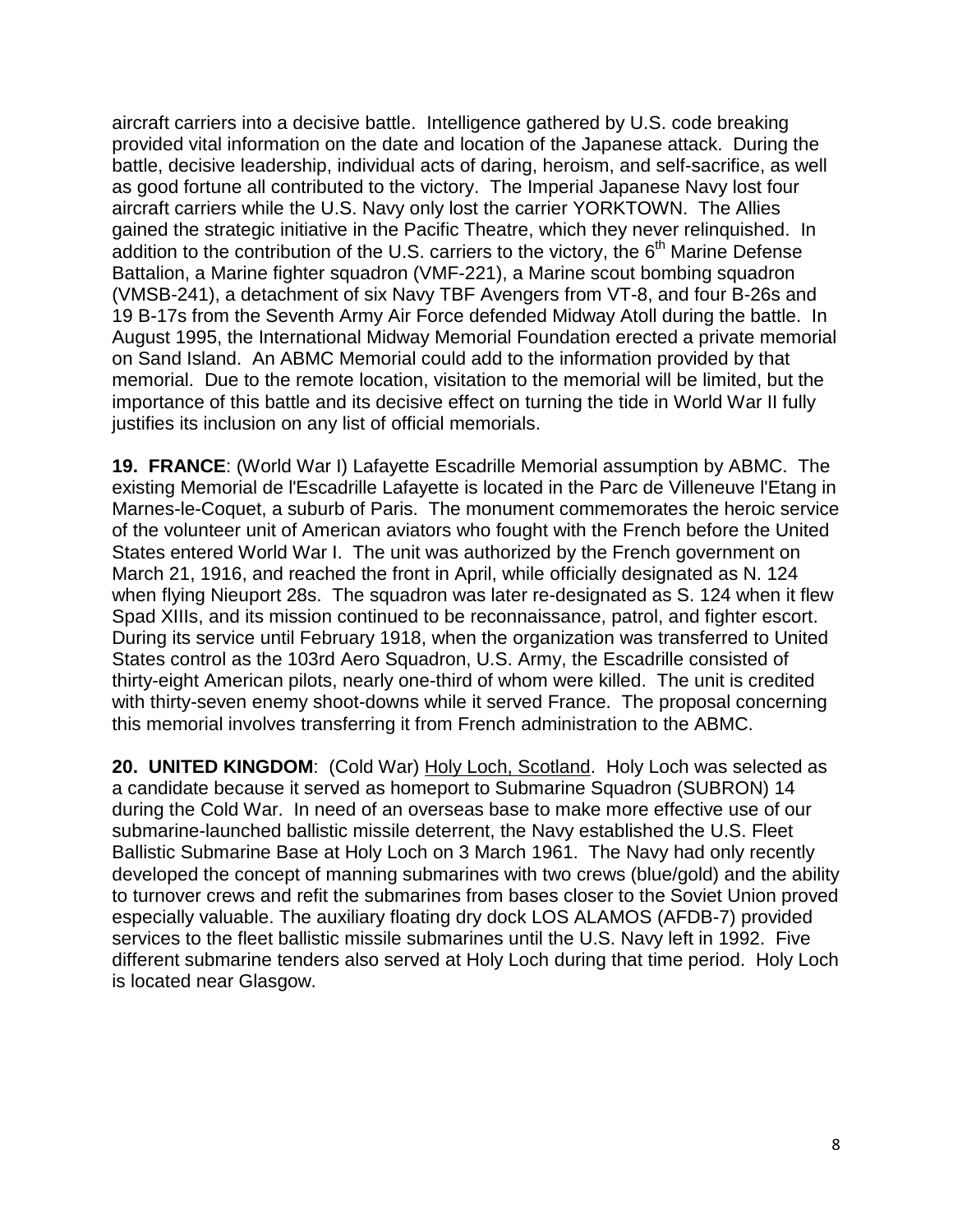# **TOP TEN LIST FROM EACH SERVICE:**

#### **Army:**

- 1. Heidelberg (Cold War USAREUR HQs)
- 2. Brisbane (WWII base in Australia, launch point for numerous operations)
- 3. Saigon (Ho Chi Minh City)
- 4. Pilsen (WWII Czech liberation, and furthest point of Third Army penetration)
- 5. Kuwait City (DESERT STORM, IRAQI FREEDOM)
- 6. Calcutta (WWII "Flying the Hump")
- 7. Auckland (WWII base in New Zealand, launch point for numerous operations)
- 8. Kunming (WWII "Flying the Hump")
- 9. Keflavik (WWII base in Iceland vital to the Battle of the Atlantic)
- 10. Tripoli (WWII and Cold War and before)

#### **Navy:**

- 1. Inchon (Korean War amphibious assault)
- 2. Bahrain (5th Fleet in DESERT STORM/Tanker War)
- 3. Naples (6th Fleet in the Cold War)
- 4. Kenitra, Morocco (WWII Operation TORCH)
- 5. Peleliu (WWII amphibious operation)
- 6. Reykjavik (WWII base in Iceland vital to the Battle of the Atlantic)
- 7. Cobh, Ireland (HQs for WWI Battle of the Atlantic)
- 8. Port of Spain, Trinidad (HQs for WWII Battle of the Atlantic in the Caribbean)
- 9. Kosovo (Navy involvement in Kosovo Campaign)
- 10. Subic Bay (WWII, 7th Fleet in the Cold War)

## **Air Force:**

- 1. Lafayette Escadrille Memorial (WWI)
- 2. Bushy Park, London (WWII Eighth Air Force)
- 3. Brisbane (WWII Australian base)
- 4. Calcutta (WWII "Flying the Hump")
- 5. Clark Field, Philippines (WWII and Cold War)
- 6. German site to honor Berlin Airlift
- 7. South Korean site to honor Fifth Air Force in Korea and Cold War
- 8. Albrook AFB, Panama (JUST CAUSE and operations in Panama)
- 9. Kuwait City (DESERT STORM and IRAQI FREEDOM)
- 10. Aviano AFB, Italy (Operation ALLIED FORCE)

#### **Marines:**

- 1. Camp Pendleton (I MEF et. al. deployments 1945 -2012)
- 2. Camp Lejeune (II MEF et.al. deployments 1945-2012)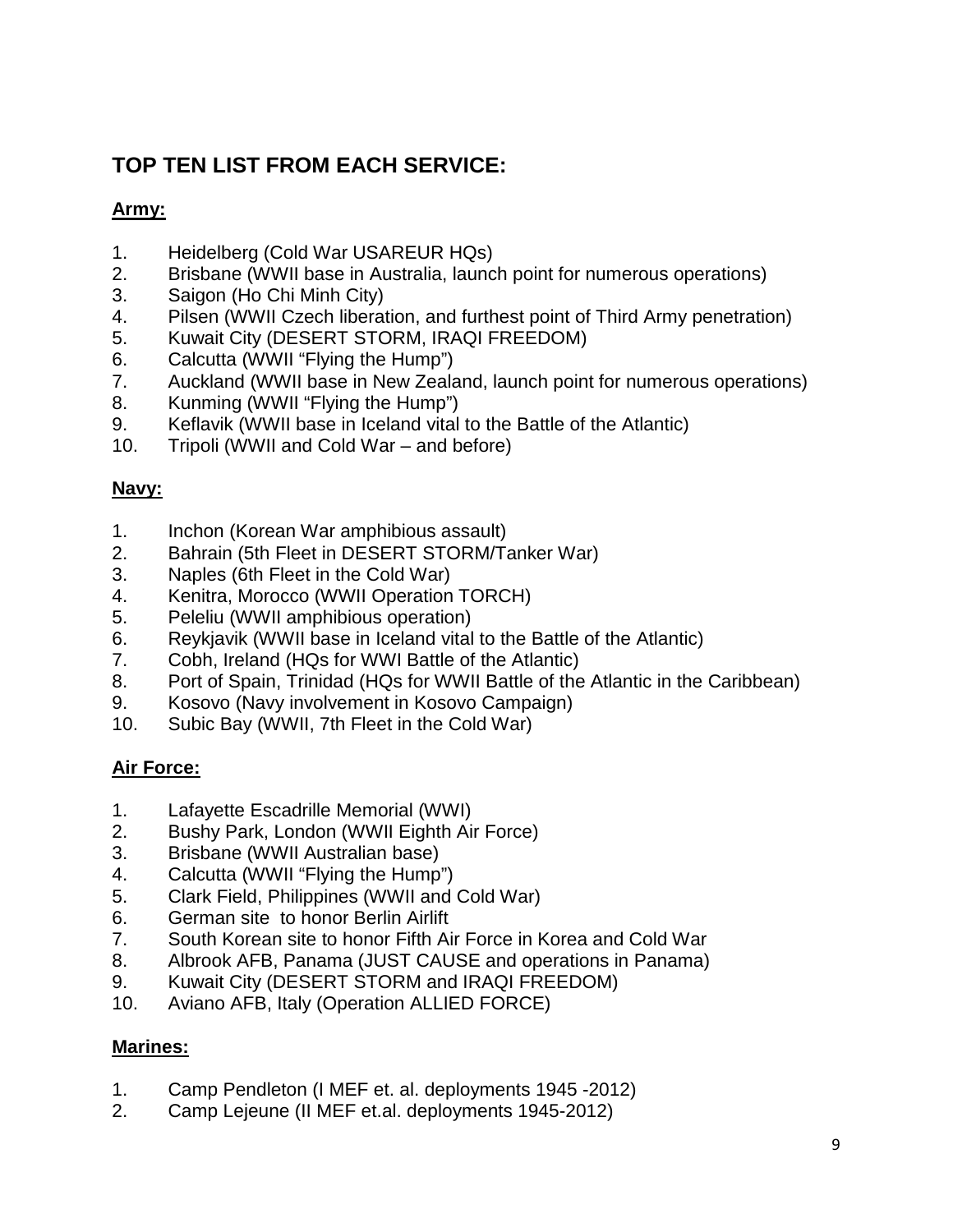- 3. Guam (WWII, III MEF et. al. deployments 1945-2012)
- 4. New Orleans (IV MEF et. al. deployments 1945-2012)
- 5. Iwo Jima (WWII)
- 6. Okinawa (WWII and Cold War)
- 7. Iceland (WWII)
- 8. Northern Ireland (WWI and WWII)
- 9. Inchon (Korean War amphibious operation)
- 10. Australia (WWII)

#### **Coast Guard:**

- 1. English base appropriate to Coast Guard in WWI overall.
- 2. Coast Guard Specific monument in US for WWII
- 3. Greenland (WWII Battle of the Atlantic Coast Guard had lead in Greenland's waters)
- 4. English site appropriate to WWI losses of USCGC Tampa and Seneca.
- 5. Coast Guard Monument located appropriately for WWII North Africa, Sicily, Italy
- 6. Coast Guard Monument located appropriately for WWII operations in the Pacific
- 7. Coast Guard Monument in Normandy (WWII Liberation of France)
- 8. Coast Guard Monument located appropriately for the Battle of the Atlantic.
- 9. Coast Guard Monument located appropriately for the Vietnam War
- 10. Coast Guard Monument located appropriately for DESERT SHIELD/STORM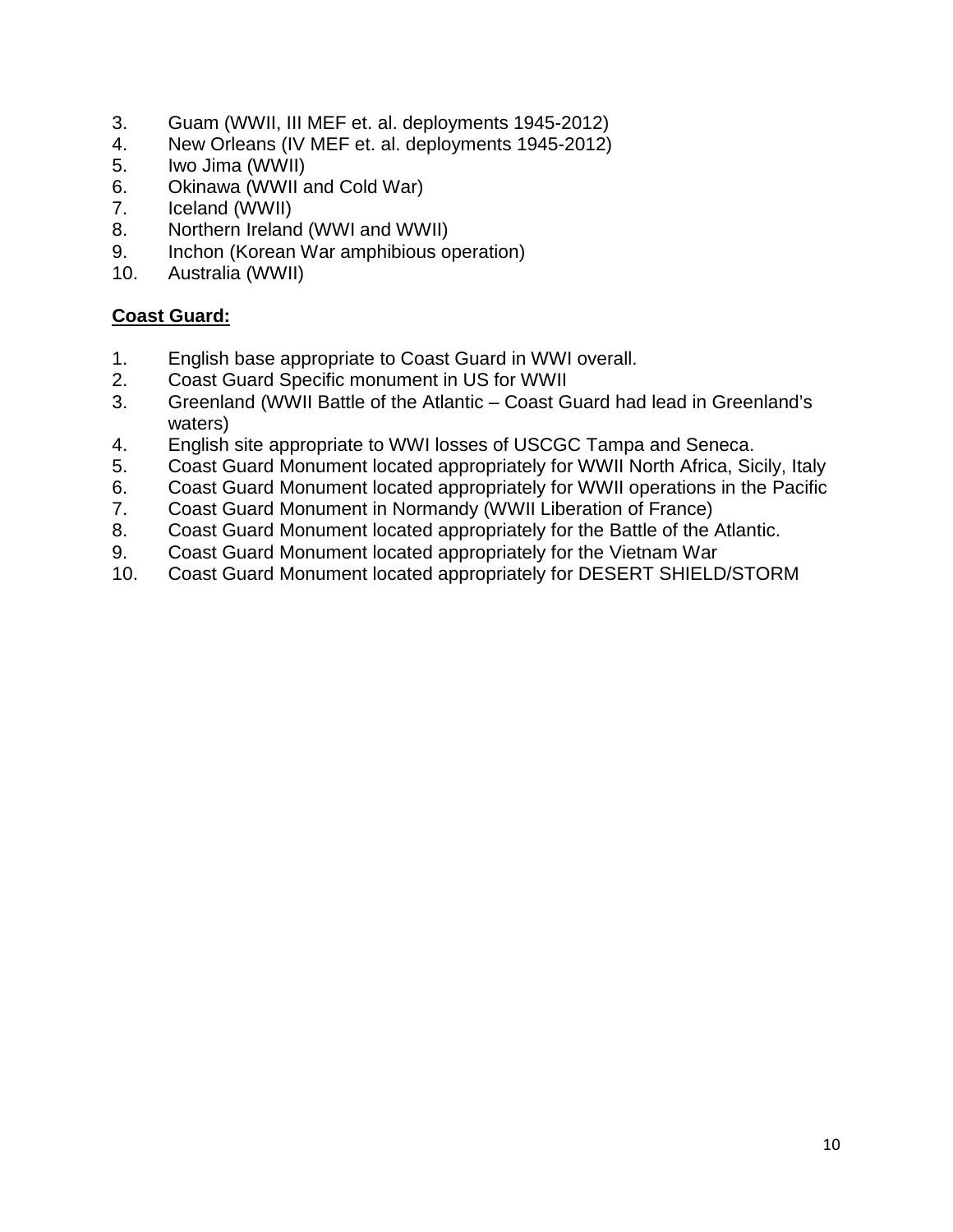# **ABMC re-priortized list:**

- 1. France (WWI) Lafayette Escadrille
- 2. Midway (WWII)
- 3. Iceland (WWII)
- 4. Germany (Cold War)
- 5. Okinawa (WWII)
- 6. Australia (WWII)
- 7. Vietnam
- 8. United Kingdom (WWII) Devon
- 9. Humanitarian, East Coast
- 10. India (WWII)
- 11. Balkans
- 12. Kiribati/Gilbert Islands (WWII)
- 13. New Zealand (WWII)
- 14. United Kingdom (WWII) Northern Ireland
- 15. Greenland (WWII and Cold War)
- 16. Panama
- 17. Kuwait
- 18. South Korea Inchon
- 19. Philippines (Cold War, Vietnam)
- 20. United Kingdom (Cold War) Holy Loch